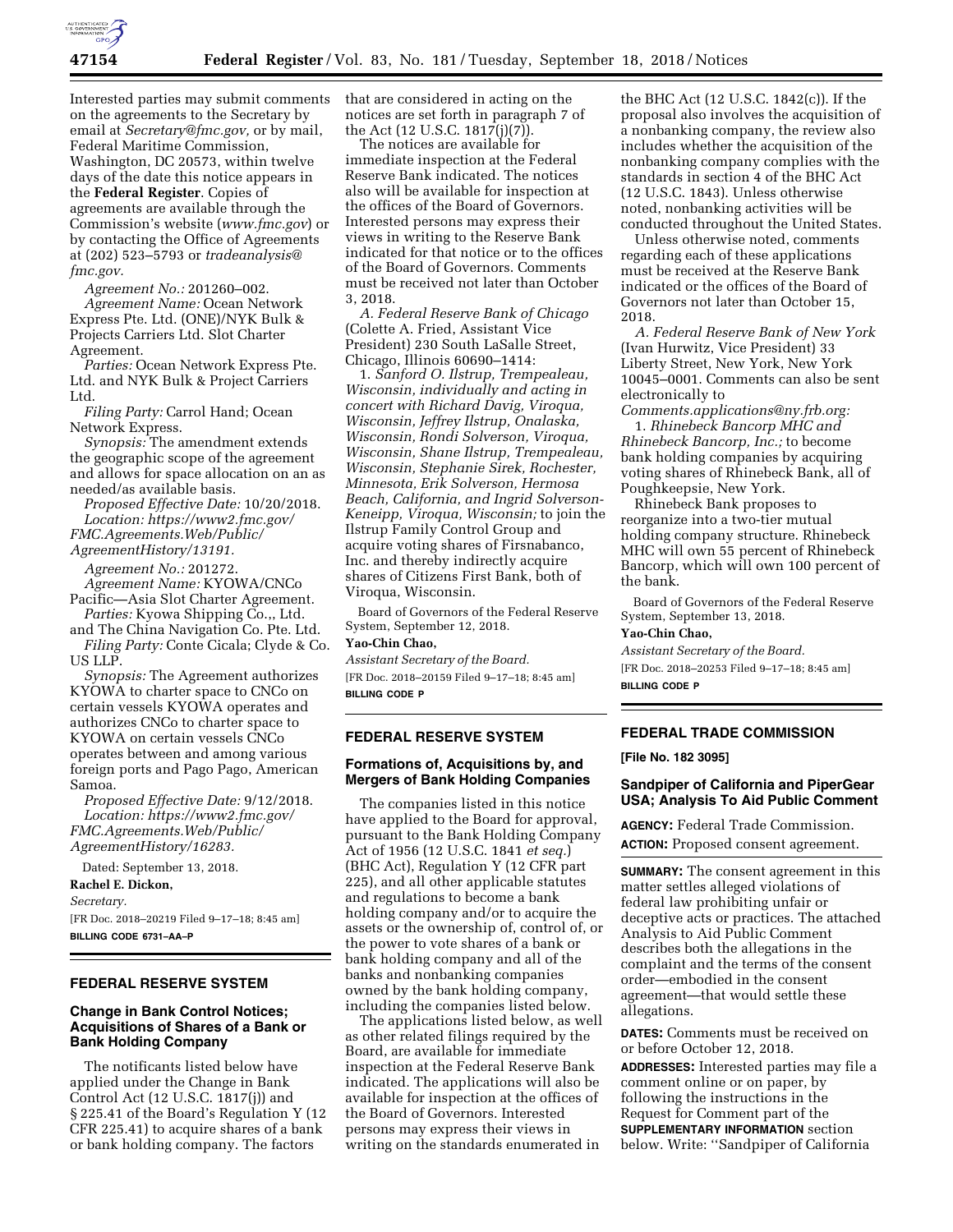and PiperGear USA'' on your comment, and file your comment online at *[https://](https://ftcpublic.commentworks.com/ftcsandpiperconsent)  [ftcpublic.commentworks.com/](https://ftcpublic.commentworks.com/ftcsandpiperconsent)  [ftcsandpiperconsent](https://ftcpublic.commentworks.com/ftcsandpiperconsent)* by following the instructions on the web-based form. If you prefer to file your comment on paper, write ''Sandpiper of California and PiperGear USA; File No. 1823095'' on your comment and on the envelope, and mail your comment to the following address: Federal Trade Commission, Office of the Secretary, 600 Pennsylvania Avenue NW, Suite CC– 5610 (Annex D), Washington, DC 20580; or deliver your comment to: Federal Trade Commission, Office of the Secretary, Constitution Center, 400 7th Street SW, 5th Floor, Suite 5610 (Annex D), Washington, DC 20024.

**FOR FURTHER INFORMATION CONTACT:** Julia Solomon Ensor (202–326–2377) or Crystal Ostrum (202–326–3405), Bureau of Consumer Protection, 600 Pennsylvania Avenue NW, Washington, DC 20580.

**SUPPLEMENTARY INFORMATION:** Pursuant to Section 6(f) of the Federal Trade Commission Act, 15 U.S.C. 46(f), and FTC Rule 2.34, 16 CFR 2.34, notice is hereby given that the above-captioned consent agreement containing a consent order to cease and desist, having been filed with and accepted, subject to final approval, by the Commission, has been placed on the public record for a period of thirty (30) days. The following Analysis to Aid Public Comment describes the terms of the consent agreement, and the allegations in the complaint. An electronic copy of the full text of the consent agreement package can be obtained from the FTC Home Page (for September 12, 2018), on the World Wide Web, at *[https://](https://www.ftc.gov/news-events/commission-actions) [www.ftc.gov/news-events/commission](https://www.ftc.gov/news-events/commission-actions)[actions.](https://www.ftc.gov/news-events/commission-actions)* 

You can file a comment online or on paper. For the Commission to consider your comment, we must receive it on or before October 12, 2018. Write ''Sandpiper of California and PiperGear USA; File No. 1823095'' on your comment. Your comment—including your name and your state—will be placed on the public record of this proceeding, including, to the extent practicable, on the public Commission website, at *[https://www.ftc.gov/policy/](https://www.ftc.gov/policy/public-comments) [public-comments.](https://www.ftc.gov/policy/public-comments)* 

Postal mail addressed to the Commission is subject to delay due to heightened security screening. As a result, we encourage you to submit your comments online. To make sure that the Commission considers your online comment, you must file it at *[https://](https://ftcpublic.commentworks.com/ftcsandpiperconsent) [ftcpublic.commentworks.com/](https://ftcpublic.commentworks.com/ftcsandpiperconsent)  [ftcsandpiperconsent](https://ftcpublic.commentworks.com/ftcsandpiperconsent)* by following the

instructions on the web-based form. If this Notice appears at *[http://](http://www.regulations.gov/#!home) [www.regulations.gov/#!home,](http://www.regulations.gov/#!home)* you also may file a comment through that website.

If you prefer to file your comment on paper, write ''Sandpiper of California and PiperGear USA; File No. 1823095'' on your comment and on the envelope, and mail your comment to the following address: Federal Trade Commission, Office of the Secretary, 600 Pennsylvania Avenue NW, Suite CC– 5610 (Annex D), Washington, DC 20580; or deliver your comment to the following address: Federal Trade Commission, Office of the Secretary, Constitution Center, 400 7th Street SW, 5th Floor, Suite 5610 (Annex D), Washington, DC 20024. If possible, submit your paper comment to the Commission by courier or overnight service.

Because your comment will be placed on the publicly accessible FTC website at *[http://www.ftc.gov,](http://www.ftc.gov)* you are solely responsible for making sure that your comment does not include any sensitive or confidential information. In particular, your comment should not include any sensitive personal information, such as your or anyone else's Social Security number; date of birth; driver's license number or other state identification number, or foreign country equivalent; passport number; financial account number; or credit or debit card number. You are also solely responsible for making sure that your comment does not include any sensitive health information, such as medical records or other individually identifiable health information. In addition, your comment should not include any ''trade secret or any commercial or financial information which . . . is privileged or confidential''—as provided by Section 6(f) of the FTC Act, 15 U.S.C. 46(f), and FTC Rule 4.10(a)(2), 16 CFR 4.10(a)(2) including in particular competitively sensitive information such as costs, sales statistics, inventories, formulas, patterns, devices, manufacturing processes, or customer names.

Comments containing material for which confidential treatment is requested must be filed in paper form, must be clearly labeled ''Confidential,'' and must comply with FTC Rule 4.9(c). In particular, the written request for confidential treatment that accompanies the comment must include the factual and legal basis for the request, and must identify the specific portions of the comment to be withheld from the public record. *See* FTC Rule 4.9(c). Your comment will be kept confidential only if the General Counsel grants your

request in accordance with the law and the public interest. Once your comment has been posted on the public FTC website—as legally required by FTC Rule 4.9(b)—we cannot redact or remove your comment from the FTC website, unless you submit a confidentiality request that meets the requirements for such treatment under FTC Rule 4.9(c), and the General Counsel grants that request.

Visit the FTC website at *[http://](http://www.ftc.gov) [www.ftc.gov](http://www.ftc.gov)* to read this Notice and the news release describing it. The FTC Act and other laws that the Commission administers permit the collection of public comments to consider and use in this proceeding, as appropriate. The Commission will consider all timely and responsive public comments that it receives on or before October 12, 2018. For information on the Commission's privacy policy, including routine uses permitted by the Privacy Act, see *[https://www.ftc.gov/site-information/](https://www.ftc.gov/site-information/privacy-policy) [privacy-policy.](https://www.ftc.gov/site-information/privacy-policy)* 

### **Analysis of Proposed Consent Order To Aid Public Comment**

The Federal Trade Commission (''FTC'' or ''Commission'') has accepted, subject to final approval, an agreement containing a consent order from Sandpiper of California, Inc. and PiperGear USA, Inc. (''Respondents'').

The proposed consent order has been placed on the public record for thirty (30) days for receipt of comments by interested persons. Comments received during this period will become part of the public record. After thirty (30) days, the Commission will again review the agreement and the comments received, and will decide whether it should withdraw from the agreement or make final the agreement's proposed order.

This matter involves Respondents' marketing, sale, and distribution of bags and wallets with claims that the products are made in the United States.

According to the FTC's complaint, Respondents represented that all of their products are all or virtually all made in the United States. In fact, more than 95% of Respondent Sandpiper's products are imported as finished goods, and approximately 80% of Respondent PiperGear's products are either imported as finished goods or contain significant imported components. Based on the foregoing, the complaint alleges that Respondents engaged in deceptive acts or practices in violation of Section 5(a) of the FTC Act.

The proposed consent order contains provisions designed to prevent Respondents from engaging in similar acts and practices in the future. Consistent with the FTC's Enforcement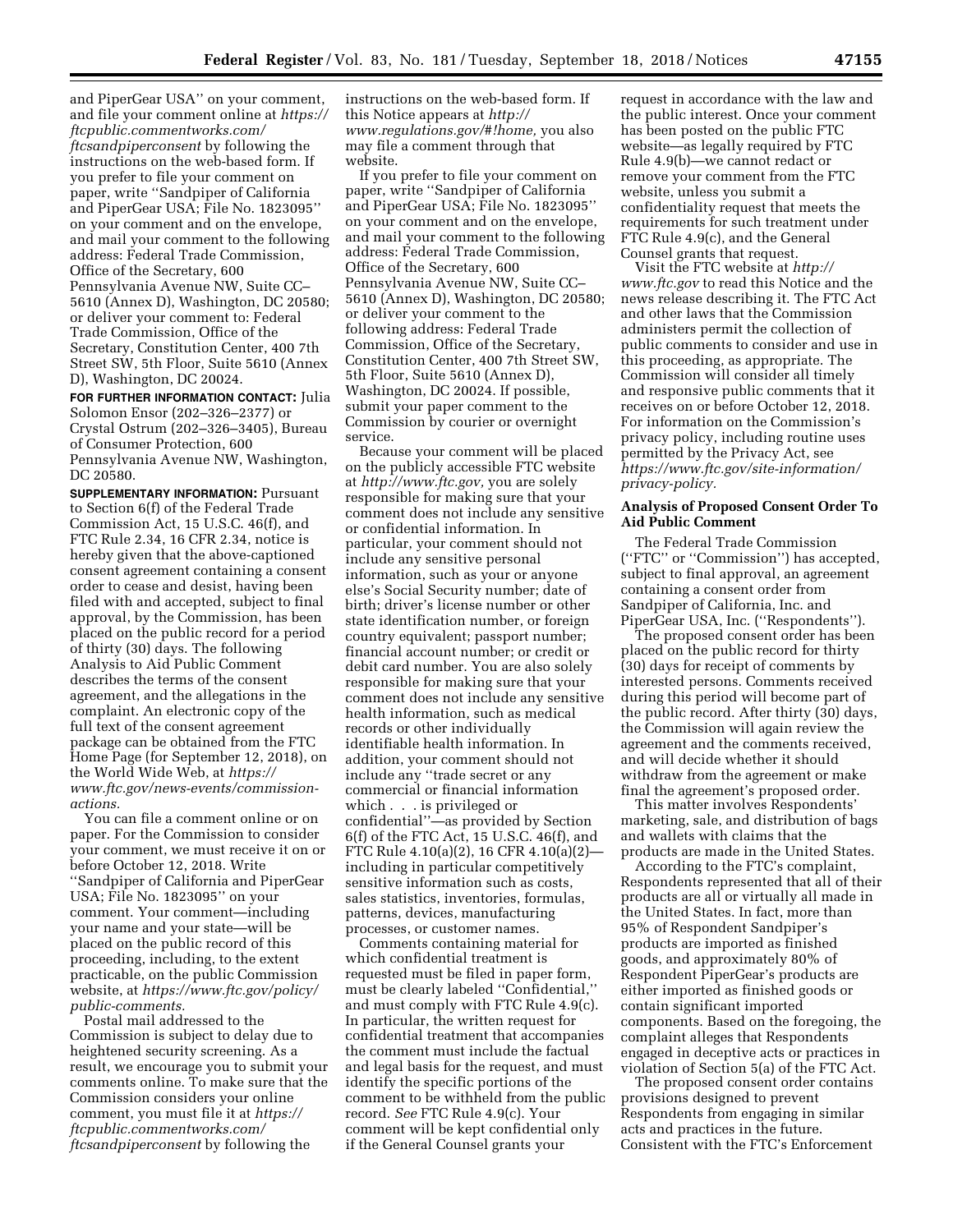Policy Statement on U.S. Origin Claims, Part I prohibits Respondents from making U.S.-origin claims for their products unless either: (1) The final assembly or processing of the product occurs in the United States, all significant processing that goes into the product occurs in the United States, and all or virtually all ingredients or components of the product are made and sourced in the United States; (2) a clear and conspicuous qualification appears immediately adjacent to the representation that accurately conveys the extent to which the product contains foreign parts, ingredients or components, and/or processing; or (3) for a claim that a product is assembled in the United States, the product is last substantially transformed in the United States, the product's principal assembly takes place in the United States, and United States assembly operations are substantial.

Part II prohibits Respondents from making any country-of-origin claim about a product or service unless the claim is true, not misleading, and Respondents have a reasonable basis substantiating the representation.

Parts III through VI are reporting and compliance provisions. Part III requires Respondents to acknowledge receipt of the order, to provide a copy of the order to certain current and future principals, officers, directors, and employees, and to obtain an acknowledgement from each such person that they have received a copy of the order. Part IV requires each Respondent to file a compliance report within one year after the order becomes final and to notify the Commission within 14 days of certain changes that would affect compliance with the order. Part V requires Respondents to maintain certain records, including records necessary to demonstrate compliance with the order. Part VI requires Respondents to submit additional compliance reports when requested by the Commission and to permit the Commission or its representatives to interview respondent's personnel.

Finally, Part VII is a ''sunset'' provision, terminating the order after twenty (20) years, with certain exceptions.

The purpose of this analysis is to aid public comment on the proposed order. It is not intended to constitute an official interpretation of the proposed order or to modify its terms in any way.

By direction of the Commission, Commissioner Chopra dissenting. **Donald S. Clark,**  *Secretary.* 

## **Concurring Statement of Commissioner Rebecca Kelly Slaughter, in Which Chairman Joe Simons Joins**

When companies falsely claim that their products are made in the U.S.A., they take advantage of consumers who choose to spend their dollars supporting domestic products *and* the companies who expend resources in order to make the claim proudly and truthfully. Today, the Commission is announcing three enforcement actions<sup>1</sup> targeting companies and an individual who we allege falsely claimed their products were made in the U.S.A. in violation of Section 5 of the FTC Act. In *Patriot Puck,* respondent George Statler III and his companies marketed hockey pucks imported from China as ''Made in America'' and ''The only American Made Hockey Puck!'' The *Nectar Sleep*  respondents included the statement ''Designed and Assembled in the USA'' in product descriptions for mattresses wholly imported from China. And in *Sandpiper/PiperGear,* respondents marketed imported backpacks and wallets on websites claiming ''Featuring American Made Products'' and shipped imported wallets with cards labeled ''American Made.'' The Commission's complaints allege that these claims were plainly false and the respondents have all agreed to strong administrative consent orders.

Each of the administrative consent orders prohibits the respondents from making these types of claims in the future 2 and requires the respondents to

2Specifically, the orders prohibit respondents from making deceptive unqualified U.S.-origin claims about their products and lay out the type of substantiation required to make truthful claims. The orders also govern the manner and type of qualification needed to make a lawful qualified claim regarding U.S.-origin. The orders further

engage in recordkeeping and reporting that will assist the FTC in monitoring compliance.3 Any violation of these orders can result in a civil penalty of over \$40,000 *per violation*.4 There is evidence that these potential penalties have served as powerful deterrents: To date the FTC has only had cause to initiate one contempt proceeding 5 against the more than twenty prior respondents in cases involving U.S. origin claims.

In this area, administrative consent orders securing permanent injunctive relief buttressed by the threat of significant civil penalties have been largely successful in keeping former violators on the straight and narrow and have no doubt served as a warning to others that false claims will be identified and pursued. Therefore, we are voting in support of the relief set forth in the final and proposed administrative orders announced today.

We write separately to highlight the possibility that the FTC can further maximize its enforcement reach, in all areas, through strategic use of additional remedies. For example, in the U.S. origin claim context, there may be cases in which consumers paid a clear premium for a product marketed as ''Made in the U.S.A.'' or made their purchasing decision in part based on perceived quality, safety, health or environmental benefits tied to a U.S. origin claim.6 In such instances,

3Each of the orders requires the respondents to file a compliance report within one year after the order becomes final and to notify the Commission within 14 days of certain changes that would affect compliance with the order. Respondents are also required to maintain certain records, including records necessary to demonstrate compliance with the order. The orders also require respondents to submit additional compliance reports when requested by the Commission and to permit the Commission or its representatives to interview respondents' personnel. The orders remain in effect for 20 years.

4Outside of specific rules, the FTC does not have authority to seek civil penalties for violations of Section 5 of the FTC Act. The FTC does have authority to seek civil penalties for any violations of its administrative orders. *See* 15 U.S.C. 45(l) and 16 CFR 1.98(d) (2018).

5*See [https://www.ftc.gov/news-events/press-](https://www.ftc.gov/news-events/press-releases/2006/06/ftc-alleges-stanley-made-false-made-usa-claims-about-its-tools)[releases/2006/06/ftc-alleges-stanley-made-false](https://www.ftc.gov/news-events/press-releases/2006/06/ftc-alleges-stanley-made-false-made-usa-claims-about-its-tools)[made-usa-claims-about-its-tools](https://www.ftc.gov/news-events/press-releases/2006/06/ftc-alleges-stanley-made-false-made-usa-claims-about-its-tools)* (announcing settlement with Stanley Works that imposed a \$205,000 civil penalty for violating prior order regarding U.S.-origin claims).

6Of the three cases the FTC is announcing today, we note that consideration of additional remedies such as notice could have been of particular value in the *Nectar Sleep* matter, which involved U.S. origin claims about mattresses. The fact that purchasers of Nectar Sleep mattresses can seek a refund for any reason for 365 days after their original purchase, *[https://www.nectarsleep.com/p/](https://www.nectarsleep.com/p/returns/)  [returns/,](https://www.nectarsleep.com/p/returns/)* and that purchasers received mattresses

<sup>1</sup>To date, the Commission has initiated 25 enforcement actions arising from misleading U.S. origin claims, targeting entities that engage in intentional deception or refuse to come into prompt compliance. FTC staff also works extensively with companies to achieve compliance in this area, issuing more than 130 closing letters addressing potential U.S.-origin claims. These letters highlight that where companies make errors or potentially deceptive claims to consumers, Commission staff works with them to quickly come into compliance. In addition to enforcement actions and compliance counseling, the Commission's program to protect consumers from deceptive U.S.-origin claims involves significant business education efforts. In 1997, the Commission issued an Enforcement Policy Statement on U.S. Origin Claims that explains the types of U.S.-origin claims that can be made and the substantiation needed to support them. Commission staff has also issued comprehensive guidance, press releases and blogs in this area to promote compliance.

prohibit respondents from making any country-oforigin claim about a product or service unless the claim is true, not misleading, and respondents have a reasonable basis substantiating the representation.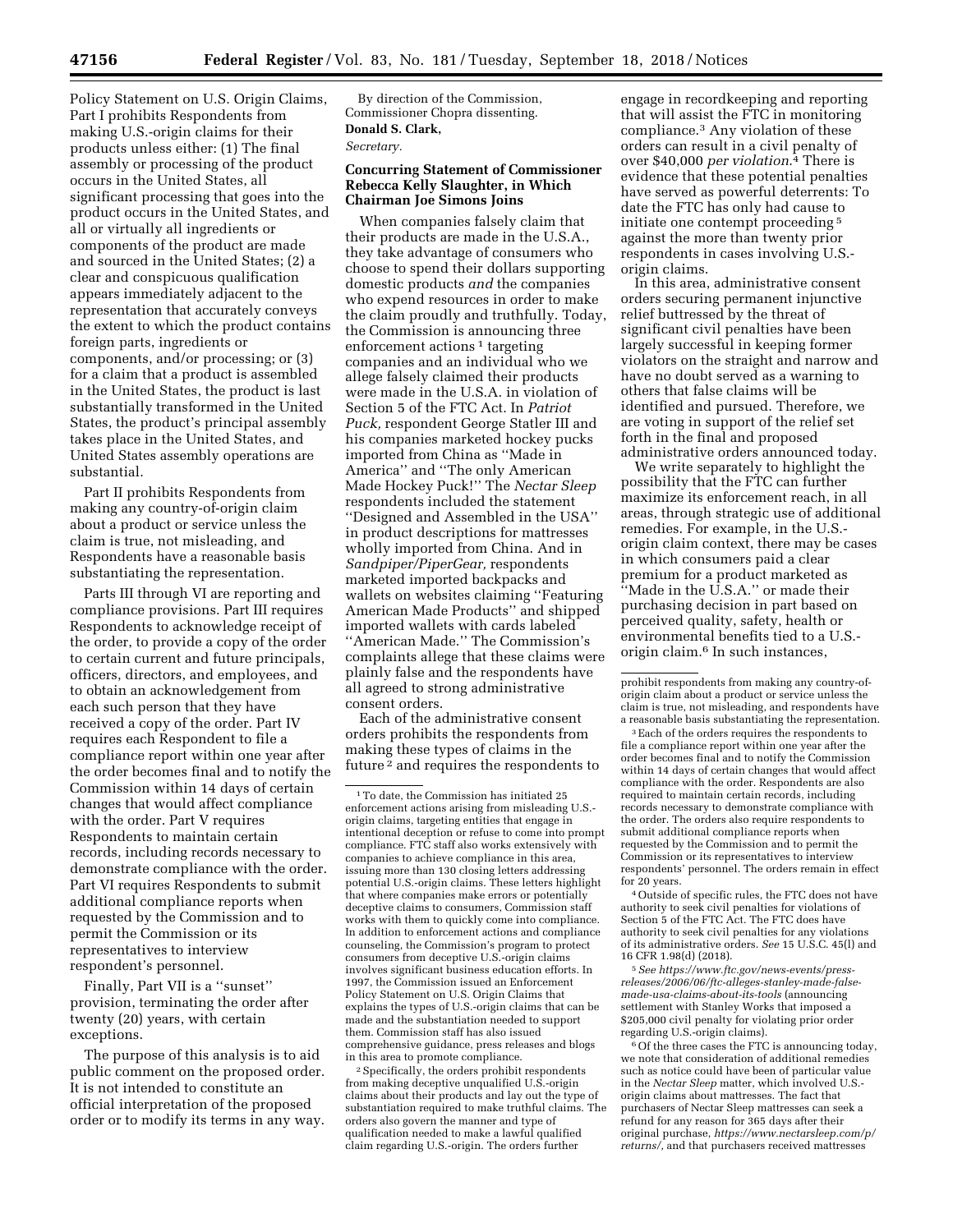additional remedies such as monetary relief or notice to consumers may be warranted. Requiring law violators to provide notice to consumers identifying the deceptive claim can help mitigate individual consumer injury—an informed consumer would have the option to seek a refund, or, at the very least, stop using the product.

The Commission has already begun a broad review of whether we are using every available remedy as effectively as possible to fairly and efficiently pursue vigorous enforcement of our consumer protection and competition laws. If we find that there are new or infrequently applied remedies that we should be seeking more often, the Commission will act accordingly—and, where appropriate, signal to the public how we intend to approach enforcement. In our view, a thoughtful review and forwardlooking plan is a more effective and efficient use of Commission resources than re-opening and re-litigating the cases before us today.7

## **Statement of Commissioner Rohit Chopra**

### **Question Presented**

Are no-money, no-fault settlements adequate to remedy serious violations of the FTC's ''Made in USA'' standard?

#### **Summary**

• Sellers gain a competitive advantage when they falsely market a product as Made in USA, especially when this claim is closely tied to the development of the product's brand.

• Third-party analysis suggests that Americans are often willing to pay significantly more for American-made goods compared to those made in China. Several of the matters under consideration by the Commission involve Made-in-USA fraud relating to products made in China.

• The Commission should modify its approach to resolving serious Made-in-USA fraud by seeking more tailored remedies that could include restitution, disgorgement, notice, and admissions of wrongdoing, based on the facts and circumstances of each matter.

## **Analysis and Discussion**

## *The Power of Branding and Made in USA*

While brand identity has historically been a major focus in markets for luxury goods, today it plays a key role in all segments of our economy. As advanced manufacturing and global supply chains challenge firms to find new ways to lower operating costs, consumer goods industries (including everything from apparel to packaged goods) have focused intensely on building and cultivating their brands as a way to drive up margins through price and volume enhancements.

Branding is distinct from marketing and advertising. A successful brand is one that creates a clear identity that goes beyond specific product attributes. A brand identity connects with a consumer's values, aspirations, and sense of self.

A Made-in-USA claim can serve as a key element of a product's brand that communicates quality, durability, authenticity, and safety, among other attributes. Not only can it be a signal about specific product attributes but it can also contribute to the development of a brand identity that connotes a set of values, such as fair labor practices, to consumers.

Made-in-USA branding can also be used to fraudulently conceal countries of origin that may cause concerns for consumers. For example, in recent years, regulators have investigated serious health and safety problems with pet food 1 and drywall 2 imported from China, and the OECD estimates that China is the source of the vast majority of counterfeit goods imported to the U.S.3 Against this backdrop, slapping a ''Made-in-USA'' label on a good made abroad can be its own form of counterfeiting, replacing an unpopular attribute with one connoting quality, safety, and authenticity.

In many cases, Americans are actually willing to pay a premium for goods that are made in our country, especially compared to those made in China. A 2012 survey by the Boston Consulting Group shows that more than 80% of Americans express a willingness to pay

more for made-in-USA products,<sup>4</sup> which is consistent with other surveys.5

Importantly, however, price premium does not always accurately capture the harm caused by Made-in-USA fraud. Especially in markets for commodity goods where consumers may be particularly price-sensitive, firms may make false claims to distinguish their brand or conceal unpopular countries of origin.

Whatever its purpose, cheating distorts markets in fundamental ways. It rips off Americans who prefer buying domestic goods. It also punishes firms that may bear higher costs to produce goods here, yet must compete on price or branding with firms that cheat. Finally, widespread deception sows doubt 6 about the veracity of Made-in-USA claims, which may reduce the claim's value and discourage domestic manufacturing.

Backpacks, Hockey Pucks, and Mattresses

Today, the Commission is voting on three cases involving Made-in-USA fraud.7 The conduct of each of these companies was brazen and deceitful. In my view, each respondent firm harmed both consumers and honest competitors.

In the Sandpiper and Patriot Puck matters, the evidence suggests that the Made-in-USA claim was a critical component of the companies' brand identities. In the Nectar Sleep matter, the false Made-in-USA claim may have

5*See, e.g. Made in America: Most Americans love the idea of buying a U.S.-made product instead of an import. But sometimes it's hard to tell what's real and what's not,* Consumer Reports (May 21, 2015), *[https://www.consumerreports.org/cro/](https://www.consumerreports.org/cro/magazine/2015/05/made-in-america/index.htm) [magazine/2015/05/made-in-america/index.htm](https://www.consumerreports.org/cro/magazine/2015/05/made-in-america/index.htm)*  [hereinafter *Made in America*] (reporting on a national survey finding that 60%+ of Americans would pay a 10% premium for Made-in-USA goods); *Price of patriotism: How much extra are you willing to pay for a product that's made in America?,* Reuters (July 18, 2017), *[http://](http://fingfx.thomsonreuters.com/gfx/rngs/USA-BUYAMERICAN-POLL/01005017035/index.html) [fingfx.thomsonreuters.com/gfx/rngs/USA-](http://fingfx.thomsonreuters.com/gfx/rngs/USA-BUYAMERICAN-POLL/01005017035/index.html)[BUYAMERICAN-POLL/01005017035/index.html](http://fingfx.thomsonreuters.com/gfx/rngs/USA-BUYAMERICAN-POLL/01005017035/index.html)*  (reporting on a national survey finding that 60%+ of Americans would pay a premium of 5% or more). Of course, surveys reveal only Americans' *stated*  willingness to pay a premium, not their actual buying behavior. But assuming Americans will pay *no* premium runs contrary to the available evidence, and firms' aggressive Made-in-USA branding shows they clearly see it as advantageous.

6*See Made in America,* supra note 5 (reporting on a national survey finding that 23% of Americans lack trust in ''Made in America'' labels).

7Claiming falsely that a product is Made in USA violates Section 5 of the FTC Act. Although the FTC brought a Made-in-USA case as early as 1940, Congress amended the FTC Act in 1994 to state explicitly that Made-in-USA labeling must be consistent with FTC decisions and orders. *See* 15 U.S.C. 45a.

with accurate country-of-origin labels, contributed to our decision to vote in favor of the final *Nectar Sleep* order.

<sup>7</sup> It is worth noting that all of the cases announced today began well before the current complement of Commissioners were instated, and therefore before staff could reasonably have been expected to anticipate our particular priorities and views on enforcement. To renegotiate these settlements at this point, after litigation strategy was developed and executed, would require substantial investment of staff time and effort and diversion of resources from other important cases. A forward-looking set of remedy priorities will help staff develop litigation strategy in an efficient way.

<sup>1</sup>Food & Drug Admin., Melanine Pet Food Recall of 2007 (May 2007), *[https://www.fda.gov/](https://www.fda.gov/animalveterinary/safetyhealth/recallswithdrawals/ucm129575.htm) [animalveterinary/safetyhealth/recallswithdrawals/](https://www.fda.gov/animalveterinary/safetyhealth/recallswithdrawals/ucm129575.htm) [ucm129575.htm](https://www.fda.gov/animalveterinary/safetyhealth/recallswithdrawals/ucm129575.htm)*.

<sup>2</sup>Fed. Trade Comm'n, Tests for Defective Drywall (Dec. 2009), *[https://www.consumer.ftc.gov/articles/](https://www.consumer.ftc.gov/articles/0124-tests-defective-drywall) [0124-tests-defective-drywall](https://www.consumer.ftc.gov/articles/0124-tests-defective-drywall)*.

<sup>3</sup> *Global trade in fake goods worth nearly half a trillion dollars a year,* Org. for Econ. Co-Operation and Dev. (Apr. 18, 2016), *[http://www.oecd.org/](http://www.oecd.org/industry/global-trade-in-fake-goods-worth-nearly-half-a-trillion-dollars-a-year.htm)  [industry/global-trade-in-fake-goods-worth-nearly](http://www.oecd.org/industry/global-trade-in-fake-goods-worth-nearly-half-a-trillion-dollars-a-year.htm)[half-a-trillion-dollars-a-year.htm](http://www.oecd.org/industry/global-trade-in-fake-goods-worth-nearly-half-a-trillion-dollars-a-year.htm)*.

<sup>4</sup> *Made in America, Again: Understanding the value of 'Made in the USA',* The Boston Consulting Group (Nov. 2012) [Hereinafter *Made in America, Again*].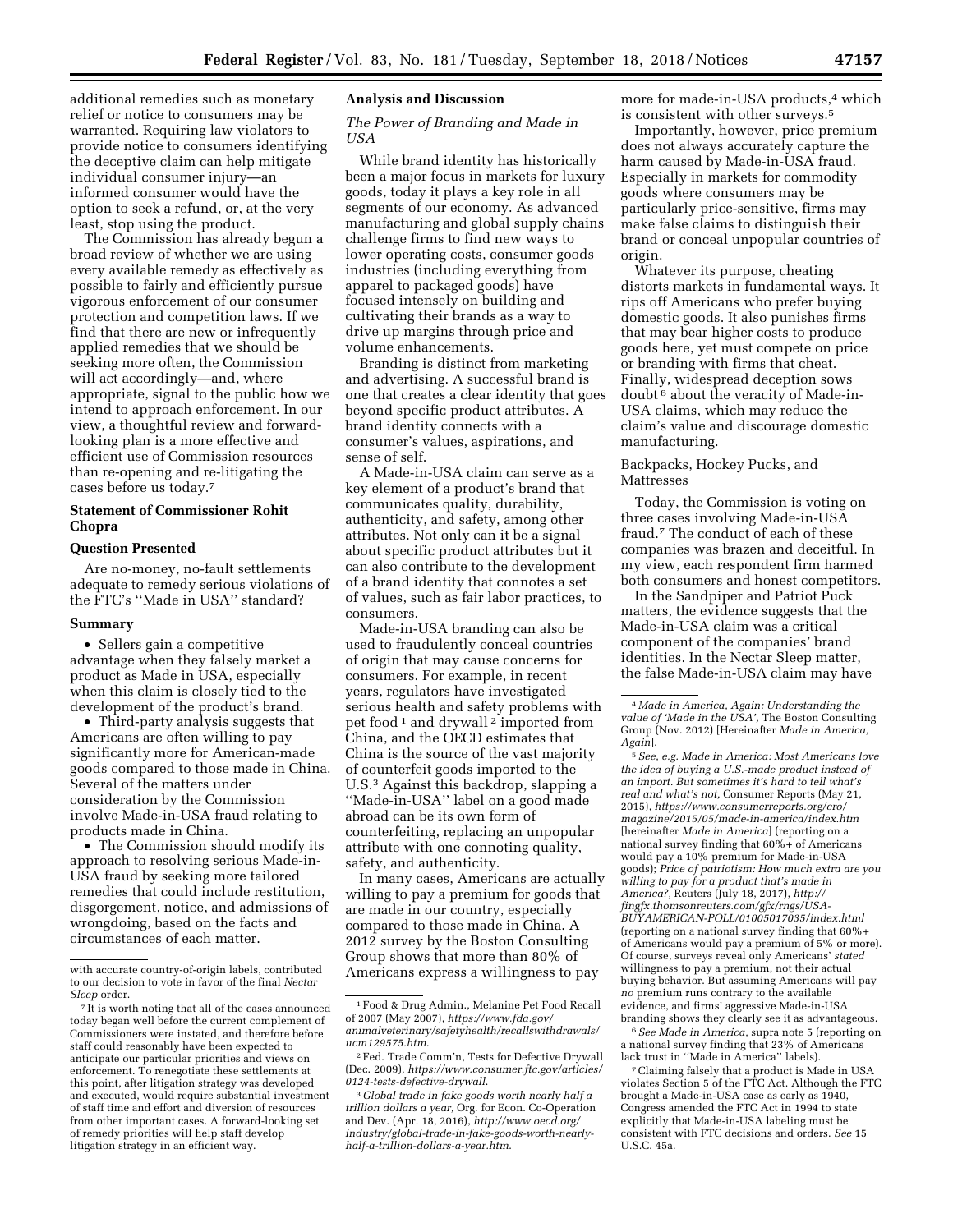been asserted to convey health or safety benefits.

*Sandpiper/PiperGear USA:*  Sandpiper/PiperGear USA (''Sandpiper'') built its brand of military-themed backpacks and gear on patriotism. As detailed in the FTC's complaint, the company boasted in its promotional materials about its ''US manufacturing,'' inserted ''American Made'' labels into products, and included the hashtag ''#madeinusa'' alongside social media posts.8 The company sold thousands of backpacks on American military bases overseas.

In reality, Sandpiper imported the vast majority 9 of its products from China or Mexico, a fact the firm actively sought to hide through its aggressive Made-in-USA branding.

*Patriot Puck:* Hockey pucks typically are manufactured to meet certain weight, thickness, and diameter specifications. These are commodity goods. Purchasers largely see competing pucks that boast similar specifications, so brand positioning can be especially salient.

Patriot Puck positioned its brand as the all-American alternative to imported pucks. The company literally wrapped its pucks in the flag, embossing each one with an image of an American flag. To drive home the point, the firm claimed its pucks were ''Proudly Made in the USA,'' ''MADE IN AMERICA,'' ''100% Made in the USA!,'' and ''100% American Made!'' The firm even claimed it made ''The Only American Made Hockey Puck!"<sup>10</sup>

In reality, Patriot Puck imported all of its pucks from China.11

That Patriot Puck priced its pucks similarly to other firms illustrates why sticker price premium alone is a poor proxy for the harm caused by Made-in-USA fraud, especially in markets for commodity goods. Hockey is closely associated with international competition, and Patriot Puck's claim to offer the ''only'' puck made in America was a clear effort to create a brand identity that would distinguish its pucks from the competition. Moreover, by pricing its pucks similarly to its competitors, Patriot Puck led consumers to believe they were getting a great deal on American-made hockey pucks, when

in fact they were overpaying for pucks made in China.12

*Nectar Sleep:* Nectar Sleep is a directto-consumer online mattress firm founded by Silicon Valley entrepreneurs. According to a CNBC profile of the company, Nectar competes with more than 200 firms to capture a slice of the \$15 billion mattress market.

Nectar mattresses are made in China, which may be a negative attribute for consumers who have health or safety concerns about Chinese-made mattresses.13 Perhaps for this reason, the company falsely represented to consumers that its mattresses were assembled in the U.S.

Nectar's conduct had clear consequences. Competitors who actually made mattresses domestically were undercut, and consumers looking for U.S.-made mattresses—possibly for health or safety reasons—got ripped off. Further, Nectar may continue to profit from the lingering misperception that its mattresses are made in the U.S.

Addressing Made-in-USA Fraud Going Forward

Most FTC resolutions of Made-in-USA violations have resulted in voluntary compliance measures 14 or cease-anddesist orders. Indeed, none of the three settlements approved today includes monetary relief, notice to consumers, or any admission of wrongdoing.

Going forward, in cases involving egregious and undisputed Made-in-USA fraud, I believe there should be a strong presumption against simple cease-anddesist orders. Instead, the Commission should consider remedies tailored to the individual circumstances of the fraud, including redress and notice for consumers, disgorgement of ill-gotten gains, opt-in return programs, or admissions of wrongdoing.

<sup>13</sup> Such concerns may be tied to recent recalls of Chinese-made mattresses and bedding, and may be partially reflected in the premium Americans are willing to pay for U.S.-made furniture over furniture made in China. *See Made in America, Again* at 6. In fact, numerous consumer reviews specifically focus on comparing U.S.-made mattresses.

14Of course, when the violation is unintentional or technical in nature, less formal actions can be helpful, especially if the misstatement is quickly corrected. My comments are limited to matters where the violation was egregious.

Some general principles can inform our approach to tailoring remedies. For firms that built their core brand identity on a lie, full redress or the opportunity for opt-in refunds may be appropriate, given the centrality of the false claim and its widespread dissemination.15 When refunds are difficult to administer or the firm lacks ability to pay, the Commission should at least seek notification to consumers or corrective advertising 16—especially in markets where country of origin bears on health or safety. Finally, if firms' misrepresentations are undisputed and clear, the Commission should strongly consider seeking admissions—a form of accountability that is explicitly contemplated by our rules of practice.17

Admissions may have particular value in cases involving Made-in-USA fraud. In these cases, clear and undisputed facts may give the agency a strong basis to demand an admission from a firm. And if that firm lacks funds or records for consumer redress or disgorgement, admissions can be a powerful tool to give consumers, competitors, and counterparties tools to remedy harm, even when we cannot.18 Moreover, because the Commission is generally limited to seeking equitable rather than punitive remedies for first-time offenses, seeking admissions is among the most effective ways we can deter lawbreaking and change the cost-benefit calculus of deception.

16Corrective advertising can be important to preventing firms from continuing to profit from deception. As explained by then-Chairman Pitofsky after a corrective advertising order was upheld by the D.C. Circuit, ''It is important for advertisers to know that it is not enough just to discontinue a deceptive ad, and that they can be held responsible for the lingering misimpressions created by deceptive advertising.'' *See* Press Release, Fed. Trade Comm'n, Appeals Court Upholds FTC Ruling; Doan's Must Include Corrective Message in Future Advertising and Labeling (Aug. 21, 2000), *[https://www.ftc.gov/news-events/press-releases/](https://www.ftc.gov/news-events/press-releases/2000/08/appeals-court-upholds-ftc-ruling-doans-must-include-corrective) [2000/08/appeals-court-upholds-ftc-ruling-doans](https://www.ftc.gov/news-events/press-releases/2000/08/appeals-court-upholds-ftc-ruling-doans-must-include-corrective)[must-include-corrective.](https://www.ftc.gov/news-events/press-releases/2000/08/appeals-court-upholds-ftc-ruling-doans-must-include-corrective)* 

17*See* 16 CFR 2.32.

18For example, a factual admission may have a preclusive effect in a Lanham Act claim by a competitor.

<sup>8</sup>Compl. at ¶¶ 6–7.

<sup>9</sup>According to the Complaint, more than 95% of Sandpiper's products are imported as finished goods, while approximately 80% of PiperGear's products are either imported as finished goods or contain significant imported components. *Id.* at ¶ 7.

 $^{10}\mbox{Compl.}$  at ¶ 9.

<sup>&</sup>lt;sup>11</sup> The Commission has wisely named George Statler III, who operated the company, in its Complaint.

 $^{\rm 12}$  Surveys show that Americans will pay a premium for U.S.-made sporting goods relative to those made in China, meaning they effectively discount goods made in China. *Made in America, Again* at 1. And Americans may be particularly averse to buying patriotic-themed goods made in China. *See, e.g.,* Matt Brooks, *US Olympic uniforms spark fury in Congress,* Wash. Post (July 13, 2012), *[https://www.washingtonpost.com/blogs/2012](https://www.washingtonpost.com/blogs/2012-heavy-medal-london/post/us-olympic-uniforms-spark-fury-in-congress/2012/07/13/gJQABvJmhW_blog.html?utm_term=.3d96e391f1dd)  [heavy-medal-london/post/us-olympic-uniforms](https://www.washingtonpost.com/blogs/2012-heavy-medal-london/post/us-olympic-uniforms-spark-fury-in-congress/2012/07/13/gJQABvJmhW_blog.html?utm_term=.3d96e391f1dd)[spark-fury-in-congress/2012/07/13/gJQABvJmhW](https://www.washingtonpost.com/blogs/2012-heavy-medal-london/post/us-olympic-uniforms-spark-fury-in-congress/2012/07/13/gJQABvJmhW_blog.html?utm_term=.3d96e391f1dd)*\_ *blog.html?utm*\_*[term=.3d96e391f1dd](https://www.washingtonpost.com/blogs/2012-heavy-medal-london/post/us-olympic-uniforms-spark-fury-in-congress/2012/07/13/gJQABvJmhW_blog.html?utm_term=.3d96e391f1dd)*.

<sup>15</sup>Particularly for misbranded products, the FTC could likely show that a firm's Made-in-USA misrepresentations were widely disseminated, that they were of the kind usually relied on by reasonable persons, and that consumers purchased the product, thus making gross sales an appropriate starting point for calculating restitution. *See FTC* v. *Kuykendall, 371 F.3d 745, 764 (10th Cir. 2004) (holding, in a contempt action, that after the Commission establishes a presumption of reliance,*  ''*the district court may use the Defendants' gross receipts as a starting point*''*). Importantly, if there was deception in the sale, defendants generally do not receive credit for the value of the product sold. See FTC v. Figgie Int'l, Inc., 994 F.2d 595, 606–07 (9th Cir. 1993)* (''*The fraud in the selling, not the value of the thing sold, is what entitles consumers*'' *to full redress.).*